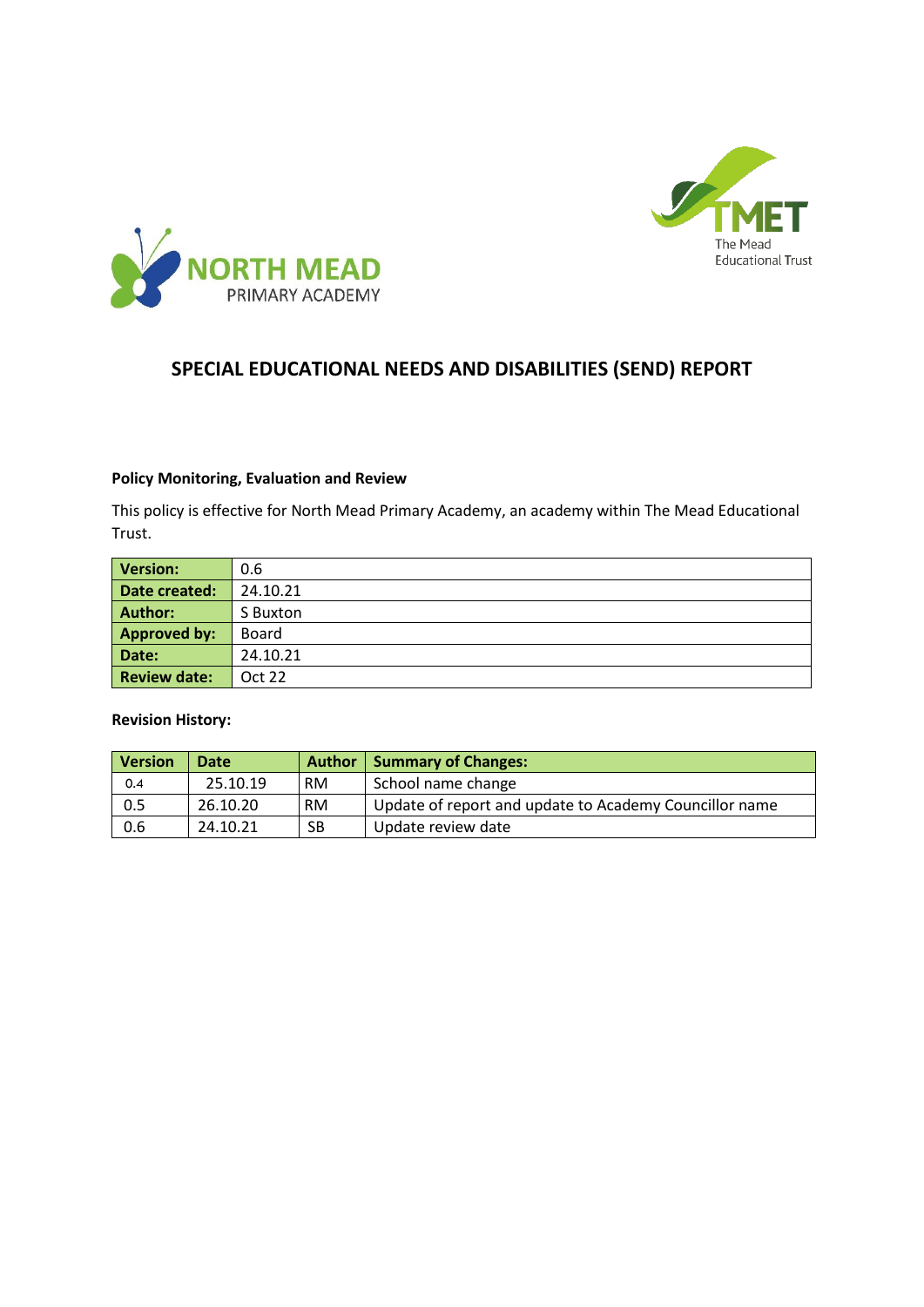#### **North Mead Primary Academy SEND REPORT 2020**

| <b>Academy Name</b>                          | North Mead Primary Academy                |
|----------------------------------------------|-------------------------------------------|
| <b>Age Range</b>                             | $3 - 11$                                  |
| Principal                                    | Mrs Alex Curran                           |
| <b>Special Educational Needs Coordinator</b> | Mrs Sian Buxton                           |
| (SENCo)                                      |                                           |
| Governor with responsibility for SEND        | Karla Spooner                             |
| <b>Address</b>                               | Northfield Road                           |
|                                              | Leicester                                 |
|                                              | LE4 9DL                                   |
|                                              |                                           |
| <b>Telephone number</b>                      | 0116 2767761                              |
| Email (admin)                                | office@northfield-tmet.org.uk             |
| <b>Email (SENCo)</b>                         | sbuxton@north-tmet.uk                     |
| <b>Local Offer Webpage Link</b>              | https://www.leicester.gov.uk/schools-and- |
|                                              | learning/special-educational-needs-sen/   |

#### **Introduction**

At North Mead Primary Academy, we fundamentally believe that every child is unique and that they have an entitlement to a first class education.

Our core aims are:

- To always be looking for new ideas to improve our school and the lives of our young people.
- To develop learning behaviours which empower and create successful lifelong learners who are equipped and skilled to flourish and succeed.
- To create a unique curriculum that enables every child to succeed personally, academically and creatively.
- To work professionally as a staff team with children, families, the community, governors and the Trust so that we can make a positive difference and continue to go from strength to strength.
- To create a safe, nurturing and friendly environment where children feel secure, valued and are able to become self-disciplined, self-confident and independent learners.
- To create responsible citizens who have an understanding and appreciation of the community that they live in and for life in modern Britain.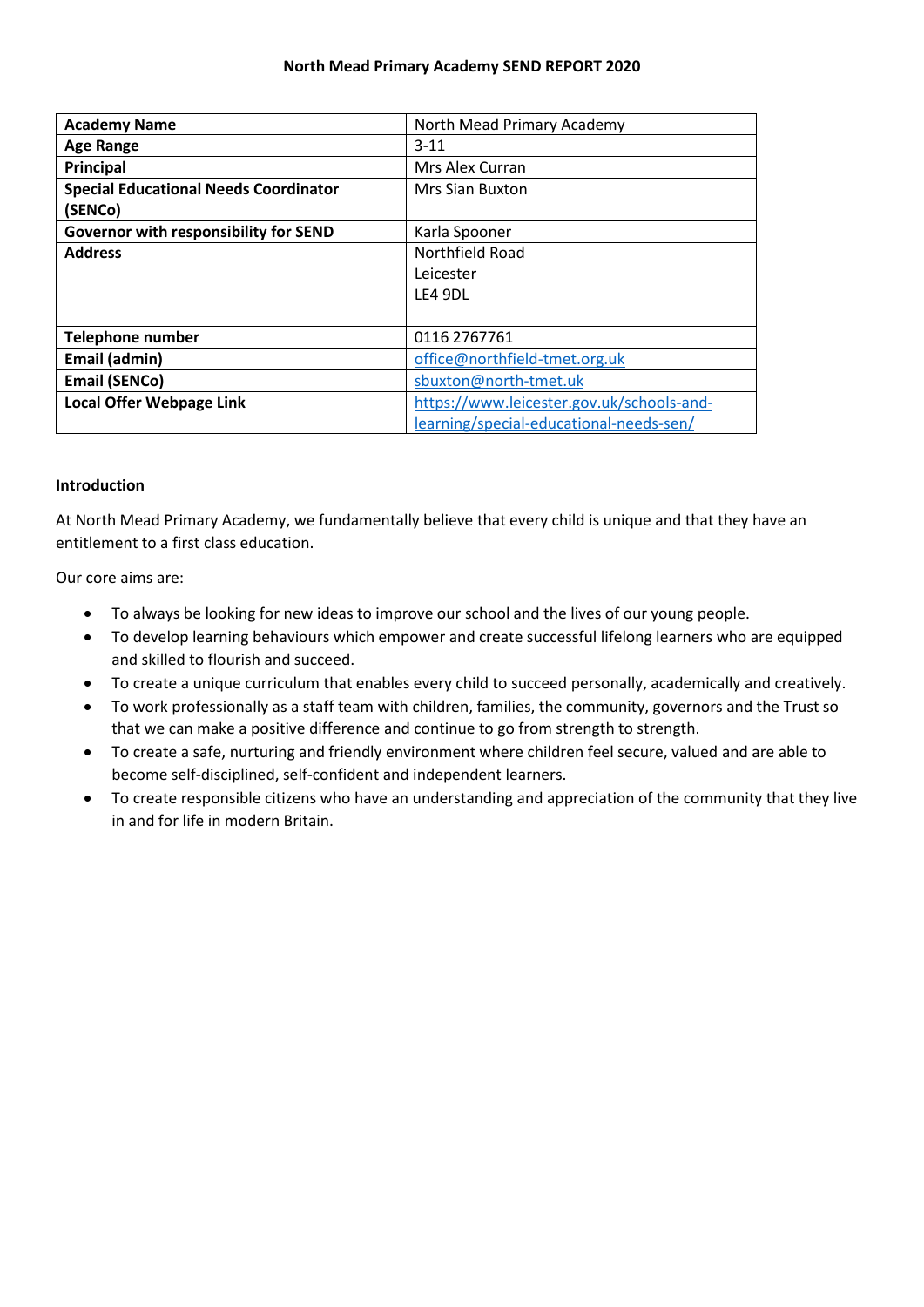#### **SEND**

The Code of Practice 2014 states that:

*'A pupil has SEN where their learning difficulty or disability calls for special educational provision, namely provision different from or additional to that normally available to pupils of the same age.'*

The Four broad areas of need identified within the SEN Code of Practice 2014 are:

- Communication and Interaction (e.g. speech articulation, stammering, speech and language delay, autism etc.)
- Cognition and Learning (e.g. global learning difficulties, dyslexia, dyscalculia etc.)
- Social, Emotional and Mental Health Difficulties (e.g. anxiety, depression, eating disorders, obsessive, compulsive disorder (OCD) etc.)
- Sensory and Physical Needs (Visual impairment, hearing impairment, sensory needs (e.g. autism, dyspraxia, toileting issues, physical disability etc.)

## **The following table identifies the types of disability and SEN and examples of the type of provision offered at North Mead Primary Academy**

| <b>Type of SEND</b>                       | <b>Type of Provision</b>                                               |
|-------------------------------------------|------------------------------------------------------------------------|
| Communication and Interaction (e.g.       | -Exposure to language                                                  |
| speech articulation, stammering,          | -Speaking and listening cue cards (Active listening)                   |
| speech and language                       | -Pre-teaching language                                                 |
| delay, autism etc.)                       | -Language groups                                                       |
|                                           | - Speech and language therapy service support for assessed individuals |
|                                           | -Adult modelling of grammar and pronunciation                          |
|                                           | -Play interaction                                                      |
|                                           | -Basic signing/Makaton                                                 |
| Cognition and Learning (e.g. global       | <b>English focus</b>                                                   |
| learning                                  | -Bench marking                                                         |
| difficulties, dyslexia, dyscalculia etc.) | -Quick literacy check                                                  |
|                                           | -Regular 1:1 reading                                                   |
|                                           | -Encouraging reading at home                                           |
|                                           | -Reciprocal reading                                                    |
|                                           | -Inference training                                                    |
|                                           | -1:1 and small group phonics                                           |
|                                           | -Reading recovery                                                      |
|                                           | -Dyslexia/dyspraxia checklist                                          |
|                                           | -Differentiated spellings                                              |
|                                           | -BRWP                                                                  |
|                                           |                                                                        |
|                                           | <b>Maths focus</b>                                                     |
|                                           | -Use of physical equipment e.g Numicon                                 |
|                                           | -Use of ICT                                                            |
|                                           | - Assertive mentoring                                                  |
|                                           | - TA support within year groups                                        |
| <b>Social, Emotional and Mental</b>       | - Set up positive behaviour plans                                      |
| Health Difficulties (e.g. anxiety,        | -Boxall profile                                                        |
| depression, eating disorders,             | -Rtime                                                                 |
| obsessive, compulsive disorder (OCD)      | -6Rs learning behaviours                                               |
| etc.)                                     | -Good to be Green behaviour system                                     |
|                                           | -Team Teach trained staff                                              |
|                                           | -Fun time                                                              |
|                                           | -Play interaction                                                      |
|                                           | -School based family support worker                                    |
| <b>Sensory and Physical Needs (Visual</b> | - Wheelchair access and lift to the second floor of the building       |
| impairment, hearing impairment,           | - Disabled toilet and changing facilities                              |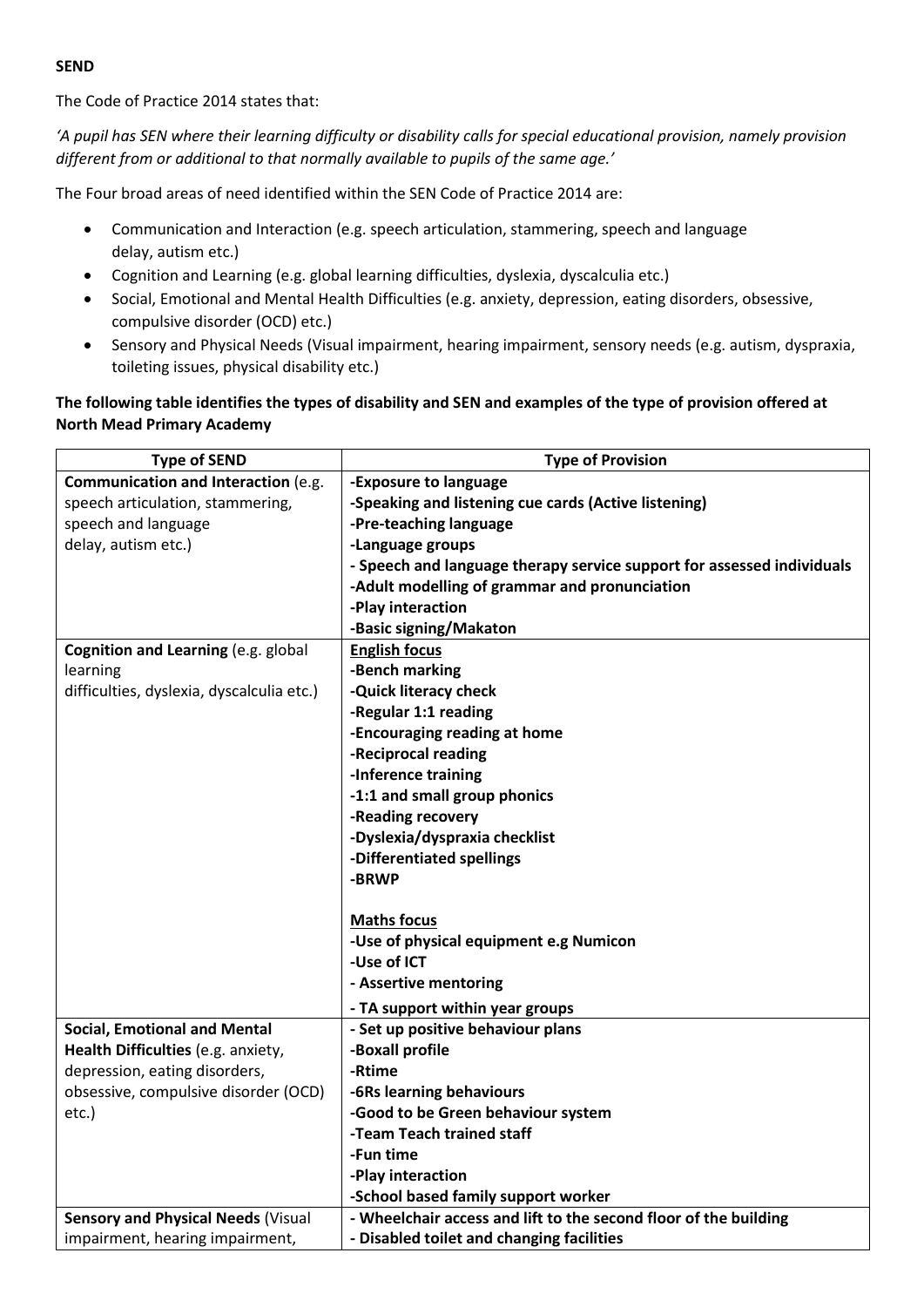| sensory needs (e.g. autism, dyspraxia,      | -Use of ICT- iPad to support board share and laptops |
|---------------------------------------------|------------------------------------------------------|
| toileting issues, physical disability etc.) | -Visualisers                                         |
|                                             | - School nurse                                       |
|                                             | -Physio exercise programmes supported.               |
|                                             | - Now/next boards                                    |
|                                             | -Visual timetables                                   |

## **North Mead Primary Academy's approach to teaching pupils with SEND:**

## **Teaching and Learning**

We believe that all children learn best with the rest of their class. Our aim is for all children to be working independently in class with their peers. Children with SEND are entitled to be taught by their teacher, not always by a Teaching Assistant (TA). Teachers aim to spend time each day working with all children with SEND, individually or as part of a group.

When allocating additional TA support to children, our focus is on outcomes, not hours: we aim to put in sufficient support to enable the child to reach their challenging targets, but without developing learned dependence on an adult.

The school has a range of interventions available which are listed above. When considering an intervention, we look first at the child's profile of learning in order that we can select the intervention which is best matched to the child.

Targets for children at SENS (Special Educational Needs Support) are deliberately challenging in the attempt to close the attainment gap between the children and their peers. Interventions are often crucial in closing these gaps, so are monitored closely by both the class teacher- who monitors progress towards the targets during the intervention- and by the SENCo and Phase Leaders who monitors overall progress and impact after the intervention.

### **What expertise and training of staff do North Mead Primary Academy provide to support pupils with SEND?**

# **Staff expertise**

All of our teachers are trained to work with children with SEND. Some are very experienced, and other less so, but all have access to advice, information, resources and training to enable them to teach all children effectively. We offer training and self-help opportunities through access to in house or LA courses, provision of books or guidance towards helpful websites.

Some of our TAs have expertise and training on other areas or specific interventions. We are working towards a model of 'experts' in different areas of SEND. All TAs work with children with SEND.

If we identify information we can't access without the aid of additional, more specialist help, the school is able to access additional expertise from the LA. This includes access to Educational Psychologists and Advisory Teachers.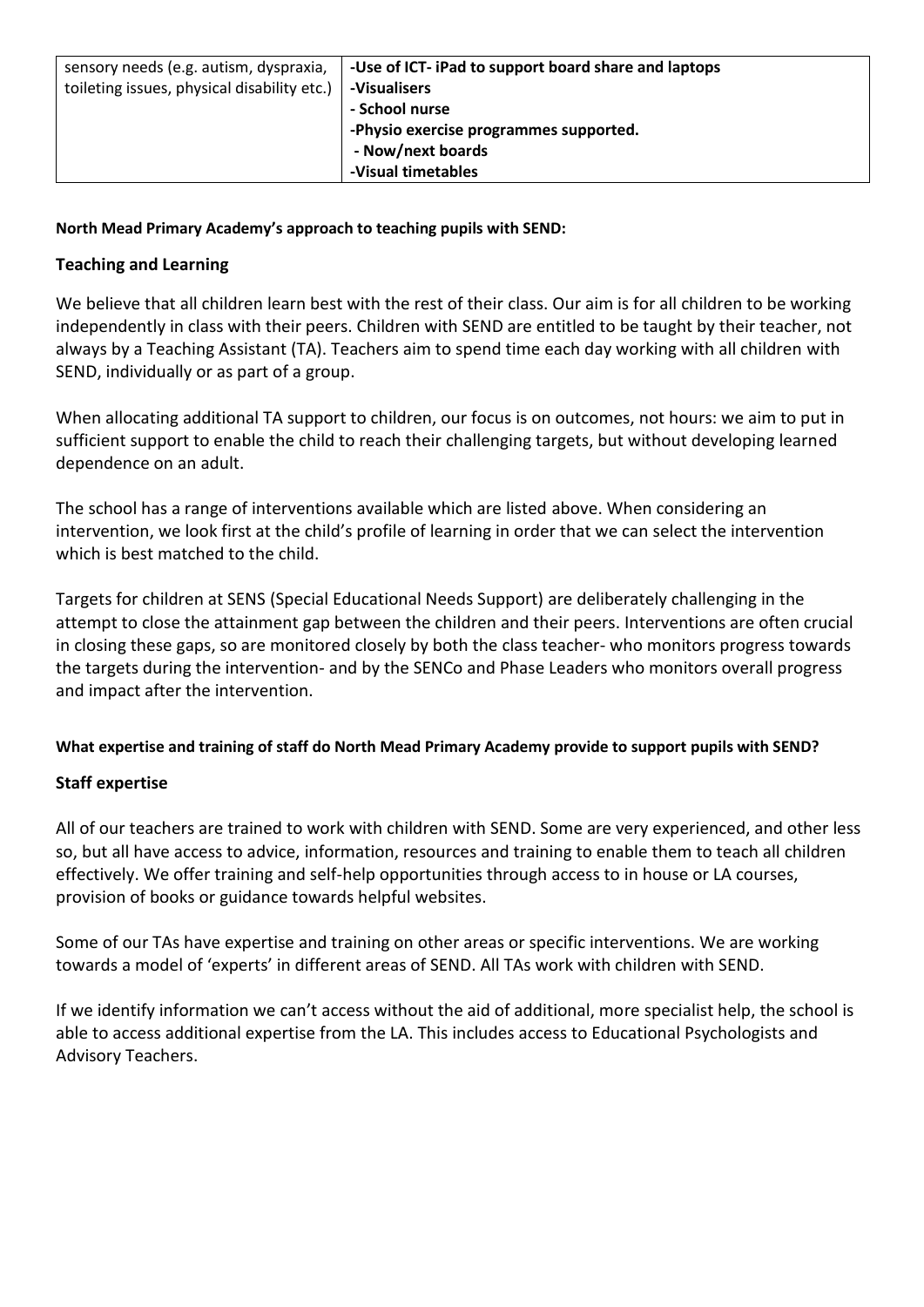#### **What support services are available?**

- $\triangleright$  Speech and Language Therapist (SALT)
- ➢ Educational Psychology Service (EPS)
- ➢ Complex Learning, Communication and Interaction Team (CLCI)
- $\triangleright$  Vision and Hearing support service
- ➢ Primary Social, Emotional and Mental Health Service (SEMH)
- ➢ School Nurse
- $\triangleright$  Referral to Paediatrician for medical needs by supporting parents to speak with their GP
- ➢ Family Support Worker

#### **Local Offer**

In addition to helping you find services, the Local Offer:

- Helps you understand what schools and service providers are required to do for SEND children and young people
- Helps the parents and carers of young people with SEND find support for themselves
- Clarifies who is responsible for services for SEND children and young people
- Gives you the information you need to ensure your SEND child can thrive

Click here [https://mychoice.leicester.gov.uk](https://mychoice.leicester.gov.uk/)

#### **How does North Mead Primary Academy adapt the curriculum and the learning environment of pupils with SEND?**

### **Adaptations to the curriculum teaching and learning environment**

All of our classrooms are inclusion- friendly; we aim to teach in a way that will support children with tendencies towards dyslexia, dyspraxia, ASD etc. This is good practice to support all children but is vital for those who particularly need it. All of our children access the full National Curriculum, and we recognise achievement and expertise in all curricular areas. As part of normal class differentiation, curriculum content and ideas can be simplified and made more accessible by using visual, tactile and concrete resources.

#### **What are the admission arrangements for pupils with SEND at North Mead Primary Academy?**

North Mead Primary Academy is its own admissions authority and as such is responsible for setting the criteria for admission and their interpretation; however, at all times it will act in accordance with the School Admission Code published by the Department for Education.

All parents wishing to apply for a place at North Mead Primary Academy should do so via Leicester City Council, the address of which is on their website. Parents have a right to express a preference for the school they want for their child. Applications are online via the Leicester City Council website. Applications must be submitted to the Council by the specified date, which is published annually.

When places are allocated to children a member of our school office will contact the family and previous school (if applicable) to determine any SEND requirements. An induction meeting is then arranged and the SENCO notified. An additional meeting with the SENCo may/ is required if a child has an Educational, Health and Care Plan or high level of need to ensure provision can be provided and is in place before the child starts.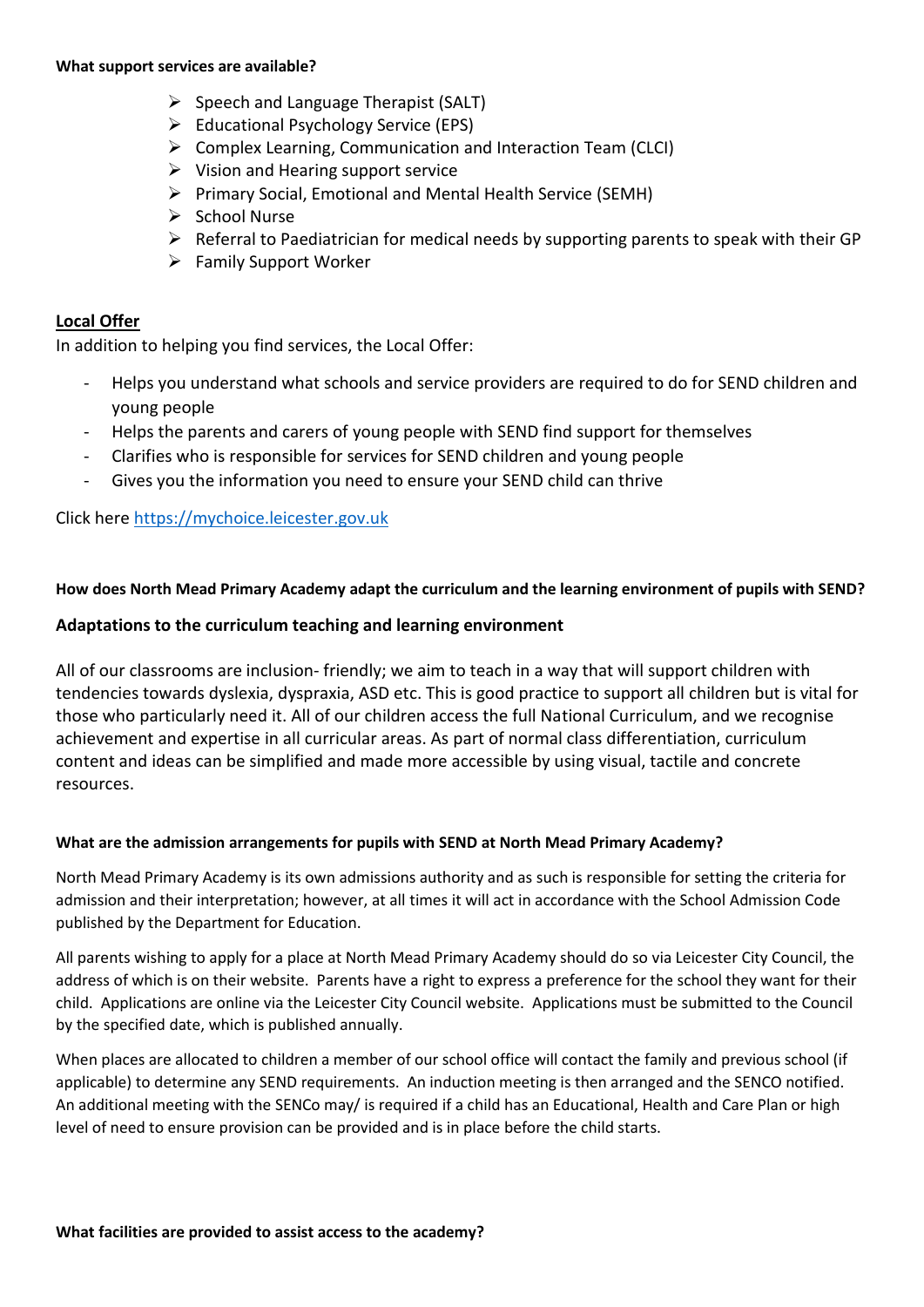North Mead Primary Academy is disability friendly. The school is split over two levels with lift access across the ground floor. Corridors are wide and we have an easy access toilet. Where and when appropriate, we make changes to the environment or building that are necessary for children with physical or other sensory disabilities.

### [Our Accessibility Plan is available on our academy policy page.](http://www.northfield-rmet.org.uk/wp-content/uploads/2016/10/Accessibility-Plan-2016-2017.pdf)

### **What equipment and facilities do we have to support pupils with SEND?**

North Mead Primary Academy identifies the needs of SEND pupils and will put together a provision map to highlight support, interventions and adaption to the curriculum. For pupils with outside agency support, teachers produce an individual passport with the child. This outlines their personal goals, celebrates their strengths and what support will be in place. This will include use of equipment e.g. practical equipment, ICT equipment; targeted interventions, differentiated learning programme.

# **How does North Mead Primary Academy ensure that pupils with SEND are enabled to engage in activities available with pupils in the academy who do not have SEN?**

Teachers are responsible and accountable for the progress and development of all pupils in their class. Lessons are differentiated to match each child's needs. Teachers will make reasonable adjustments to the curriculum to meet individual need. At Northfield we have a well-designed curriculum with strong teaching and learning.

All of our children have equal access to before school, lunchtime and after school clubs which develop engagement with the wider curriculum. Where necessary, we make amendments and adaptations to meet the physical and learning needs of our children. Class trips are part of our curriculum and we aim for all children to benefit from them. No child is excluded from a trip because of SEND or medical needs.

### **What steps are taken to prevent pupils with SEND from being treated less favourably than other pupils?**

Through our whole school performance management cycle teaching staff are observed and the quality of teaching and learning is evaluated for all pupils.

The SENCO regularly monitors the provision, teaching and learning opportunities for SEND pupils and during pupil progress meetings will discuss progress and attainment of pupils in line with their non-SEND peers.

The school promotes an inclusive behaviour policy and reward system which allows for individual achievements to be acknowledged and celebrated. Phase leaders keep a log of behaviour incidents and this is monitored regularly to ensure any persistent behaviour issues are followed up with additional support. We have a focus on developing our 6 learning attitudes with all staff modelling and teaching the characteristics of each one.

# **How does North Mead Primary Academy consult parents of children with SEND and involve them in their child's education:**

We aim to have good and informative relationships with all of our parents. If a child is experiencing difficulties, parents will be informed either at parents' meetings (autumn and spring terms) or during informal meetings to discuss the child's progress.

A summary 'midyear report' is given out during the Spring Term and a formal written end of year report will be sent at the end of the Summer Term. Other informal meetings may be scheduled at other times throughout the year and parents are welcome to seek advice and support about their child at any prearranged time.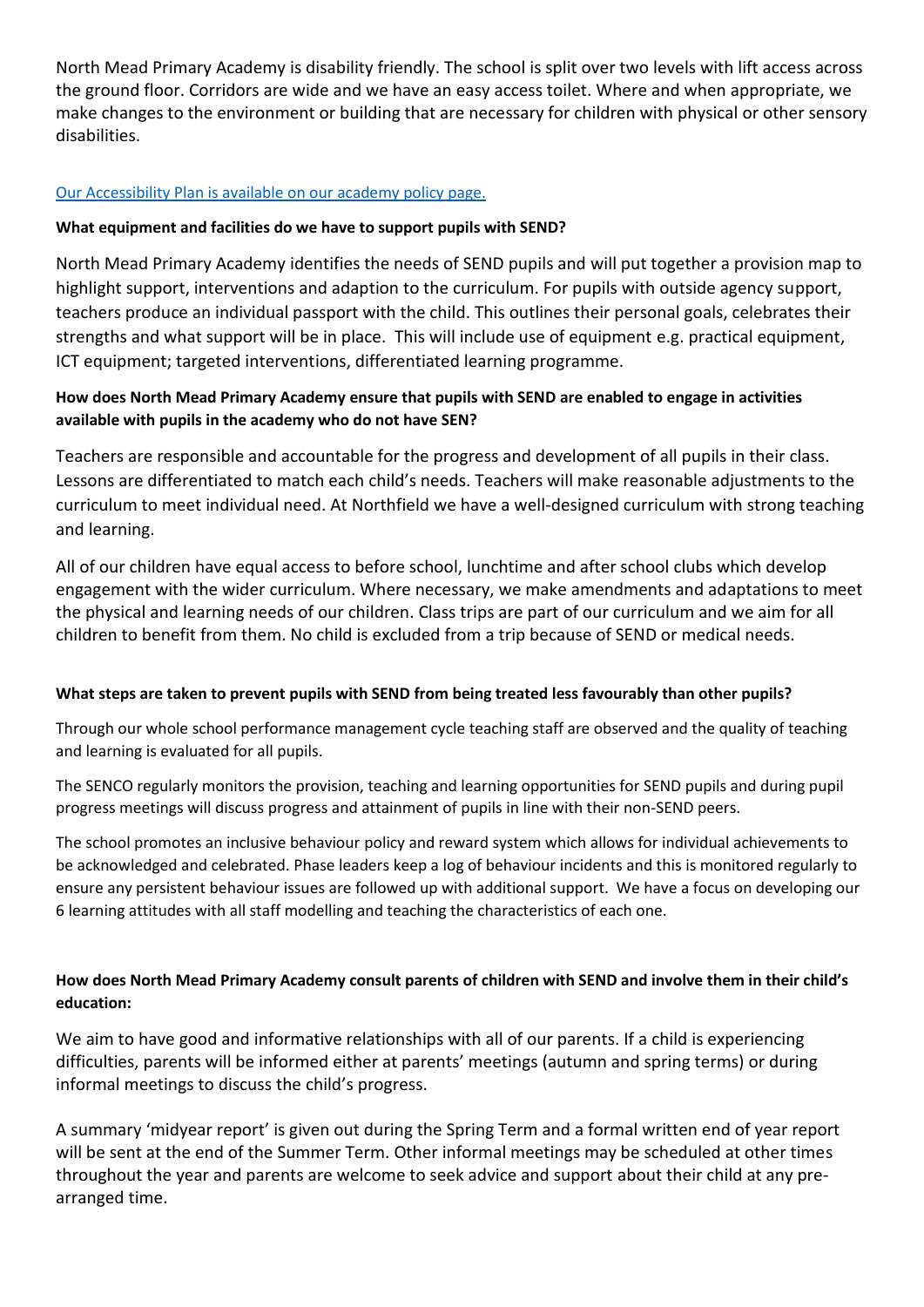Parents are invited to contribute to meetings 3 times a year (following assessment periods) where they will be asked to contribute to outcomes for their child and they will review progress towards previous targets.

# **How does North Mead Primary Academy consult pupils with SEND and involve them in their education:**

All students have the right to be involved in making decisions and exercising choice (SEND code of practice, 2014). At all times students are engaged in their education and encouraged to develop sustainable skills and strategies that enable them to overcome the barriers to their learning successfully.

- All children with an EHC plan and/ or passport are fully involved in the creating of them.

-Student views are recorded as part of the review process and are valued and listened too.

# **How does North Mead Primary Academy involve other bodies, including health and social care bodies, local authority support services and voluntary sector organisations, in meeting pupil's SEND and supporting their families?**

The school aims to work in partnership with other agencies in order to provide an integrated support based on the needs of the student.

The SENCO liaises with other SENCOs from within the Trust and as part of the LA network meetings.

# **How does North Mead Primary Academy assess and review pupil's progress towards outcomes:**

Once a child has been identified as needing SENS, some of the following paperwork may need to be completed. This means that the child has outcomes that are in addition to their class targets.

- Intervention group targets and timetabled extra provision
- **Checklists**
- Assessments and tests
- Schools internal monitoring paperwork
- Element 3 funding applications
- Positive Behaviour Plan (PBP)
- Care plans
- Personal Education Plan (PEP)
- Pupil passports
- School Contract for transition
- Proposal for Education, Health and Care Plan.

Parents are invited to contribute to meetings 3 times a year (following assessment periods) where they will be asked to contribute to outcomes for their child and they will review progress towards previous targets.

# **How does North Mead Primary Academy support pupils with SEND in the transfer between phases of education?**

**Transition into and within school:** We understand how difficult it is for children and parents as they move into a new class or a new school and will do what we can, according to the individual needs of the child, to make transitions between classes- including from Nursery to Reception- as smoothly as possible. This may include, for example:

- Additional meetings for the parents and child with the new teacher
- Additional visits to the classroom environment in order to identify where the toilets are, where the pegs are etc.
- Opportunities to take photographs of key people and places in order to make a transition booklet or social story.
- Enhanced transition arrangements are tailored to meet individual needs.

**Transition to Secondary School:** The secondary school SENCo is invited to Annual Reviews and other review meetings. Additional transition arrangements may be made at these reviews e.g., extra visits, travel training etc.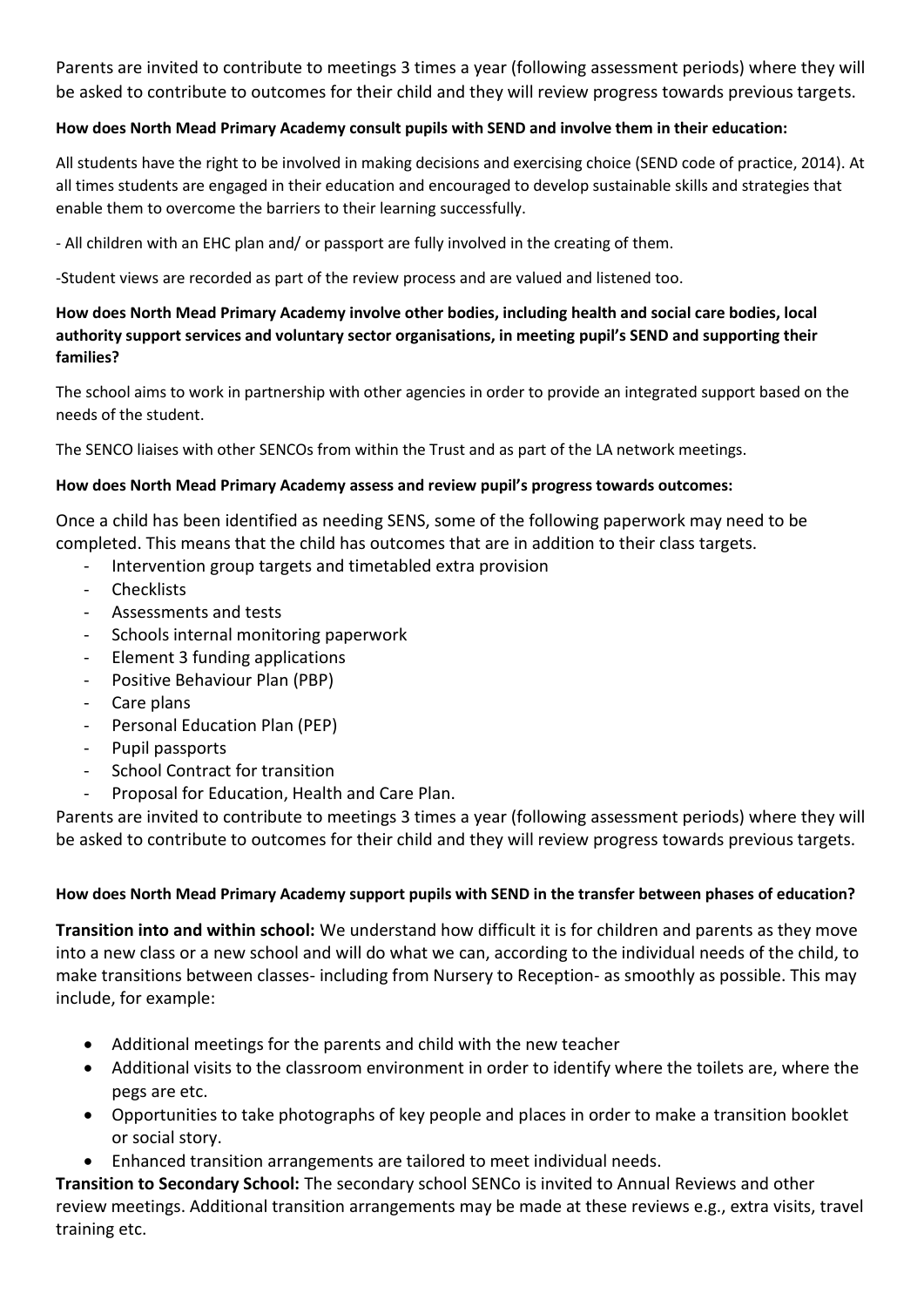## **What support for improving emotional and social development does North Mead Primary Academy offer?**

## **Children with social, emotional and mental health needs**

All children are treated as individuals and all adults work together to meet every child's academic and pastoral support needs. This includes other professionals working within the school such as the Learning Mentors and out Family Support Worker. Emotional literacy is a crucial part of a child's development and well-being, and all aspects of this are considered.

Behaviour is not classified as SEND. If a child shows consistent unwanted behaviours, the class teacher will assess the child's needs, taking into account family circumstances and the child's known history of experiences. If the child's behaviour is felt to be a response to trauma or to home based experiences (e.g., bereavement, parental separation) we may refer to relevant outside agencies to support the family and child through that process.

If parents and school are concerned that the child may have mental health needs, we encourage the parents to ask their GP for a referral to CAMHS (Child and Adolescent Mental Health Services), or the school may make the referral through the Educational Psychologist or school nurse.

All children's behaviour is responded to consistently in line with our Behaviour Policy, although reasonable adjustments are made to accommodate individual needs.

The school has a zero- tolerance approach to bullying, especially towards children with SEND. We will actively investigate all allegations and, if there is cause, work with both the bully and the victim to improve their social skills.

### **What are the arrangements for supporting pupils with SEND who are looked after by the local authority?**

The arrangements for supporting LAC children with SEN are the same as non-LAC pupils. They do have the addition of home school liaison books to record day-to day issues and achievements at the request of the carers. The SENCO attends PEP and LAC meetings to share information on progress and well-being and forms part of the team around the child in developing next steps.

### **How will North Mead Primary Academy evaluate the effectiveness of the provision made for pupils with SEND?**

Targets for children at SENS are deliberately challenging in the attempt to close the attainment gap between the children and their peers. Interventions are often crucial in closing these gaps, so are monitored closely by both the class teacher, who monitors progress towards the targets during the intervention, and by the SENCo and Phase Leaders who monitors overall progress and impact after the intervention.

- $\triangleright$  Interventions are planned in blocks and have clear entry and exit criteria.
- $\triangleright$  At the end of each block, children's progress towards their targets is assessed and recorded.
- $\triangleright$  A decision is then made as to whether to continue the intervention, to swap to a new intervention, or allow a period of consolidation in class.

The SENCo monitors interventions to identify 'what works'.